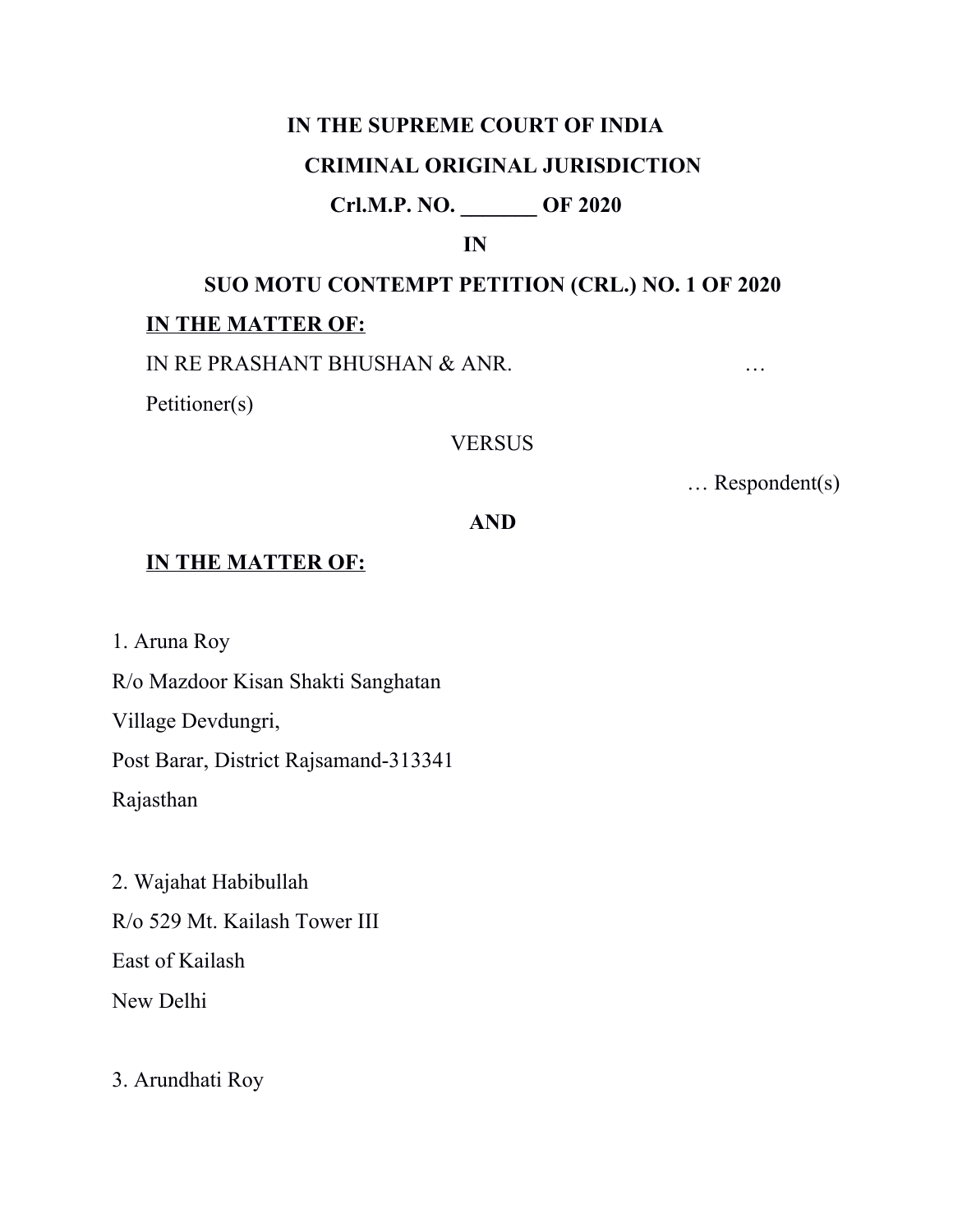R/o 233, Jorbagh Second Floor New Delhi – 110003

4. Harsh Mander R/o C 6 6233 Vasant Kunj New Delhi - 110070

5. Jayati Ghosh R/o 52 Dakshinapuram Jawaharlal Nehru University New Delhi - 110067

6. Prabhat Patnaik R/o 124 National Media Centre Campus Shankar Chowk NH8 Gurgaon – 122002 Haryana

7. Indu Prakash Singh R/o 18 A, MIG Flats Sheikh Sarai, Phase 1 New Delhi - 110017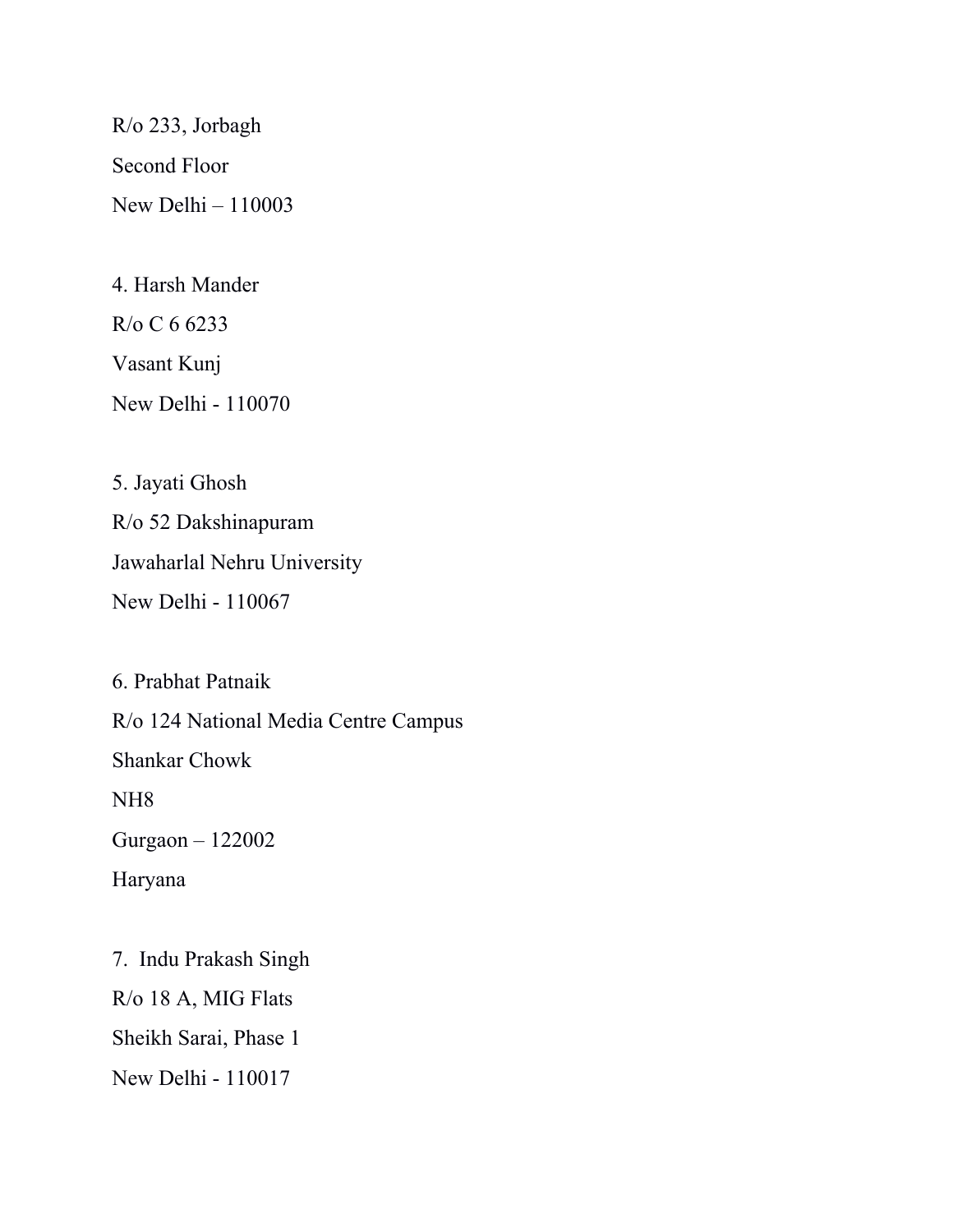8. Shailesh Gandhi R/o B 2 Gokul Apartment Podar Road Santacruz (west) Mumbai 400054

9. Bezwada Wilson R/o 36/13, Ground Floor East Patel Nagar Delhi - 110008

10. Nikhil Dey R/o Mazdoor Kisan Shakti Sanghatan Village Devdungri, Post Barar, District Rajsamand-313341 Rajasthan ...Applicants/Respondents

## **APPLICATION FOR IMPLEADMENT OF PARTIES AS RESPONDENTS IN THE INSTANT SUO MOTU CONTEMPT (CRL.) PETITION WITH SUPPORTING AFFIDAVIT**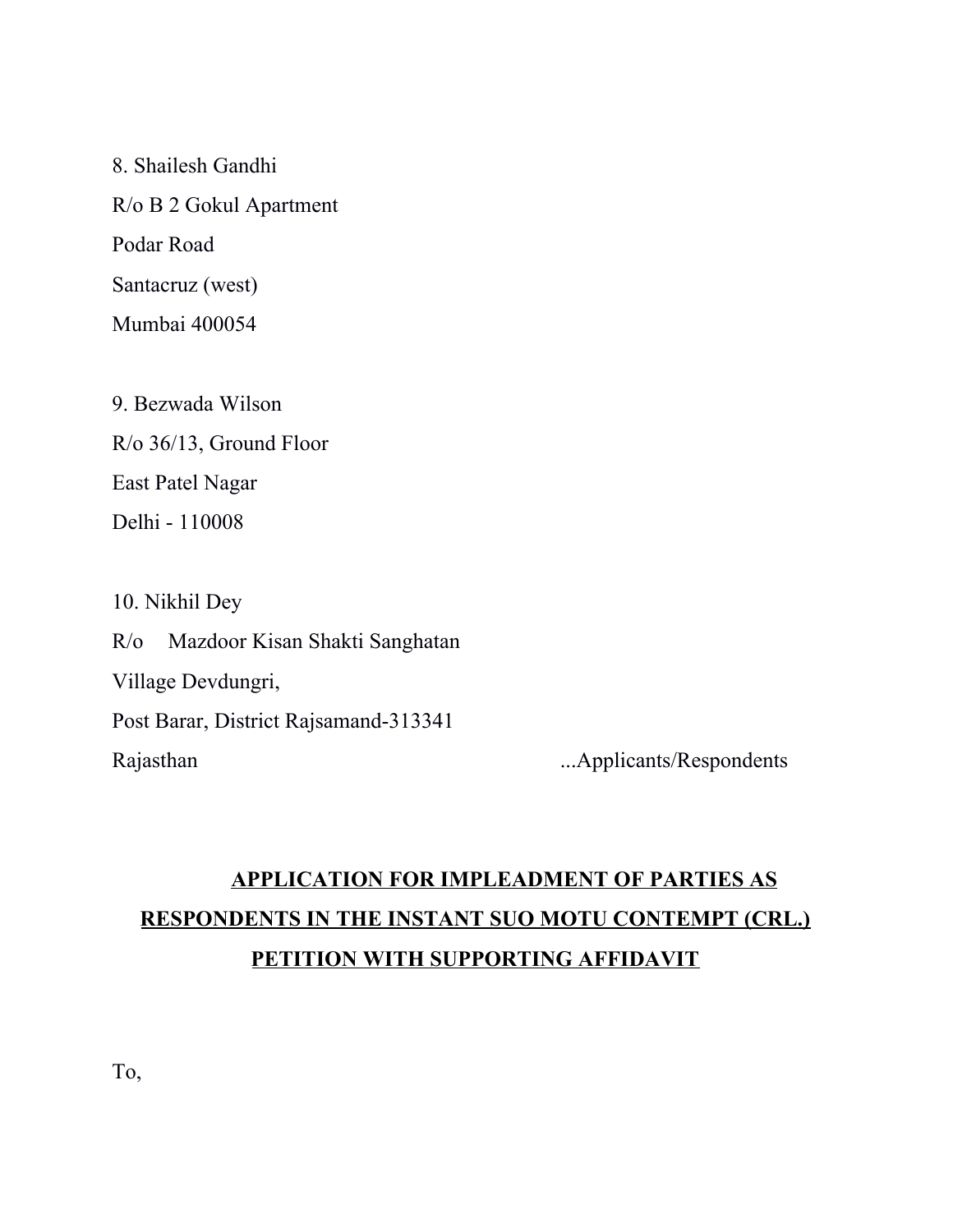## THE HON'BLE CHIEF JUSTICE OF INDIA AND HIS COMPANION JUSTICES OF THE SUPREME COURT OF INDIA

### THE HUMBLE APPLICATION OF THE APPLICANTS ABOVEMENTIONED

### MOST RESPECTFULLY SHOWETH:

- 1. The Applicants are citizens of India. The people of India declared in the Preamble of the Constitution, which they gave unto themselves, their resolve to secure to all the citizens liberty of thought and expression. This resolve is reflected as a fundamental right of a citizen in Article 19(1)(a) found in part III of the Constitution. 'Freedom of Speech' is the freedom to speak freely, without fear, without censorship or limitation. The synonymous term freedom of expression is sometimes used to indicate not only freedom of verbal speech but any act of seeking, receiving and imparting information or ideas, regardless of the medium used.
- 2. That the applicants have provided a brief introduction in the subsequent paragraphs, and are concerned about initiation of the present contempt proceedings against the Respondent-Mr. Prashant Bhushan for exercising his 'freedom of speech' on the functioning of the Courts – to maintain the rule-of-law; to assure that the government runs according to law; and most importantly protecting and enforcing the Fundamental Rights of the people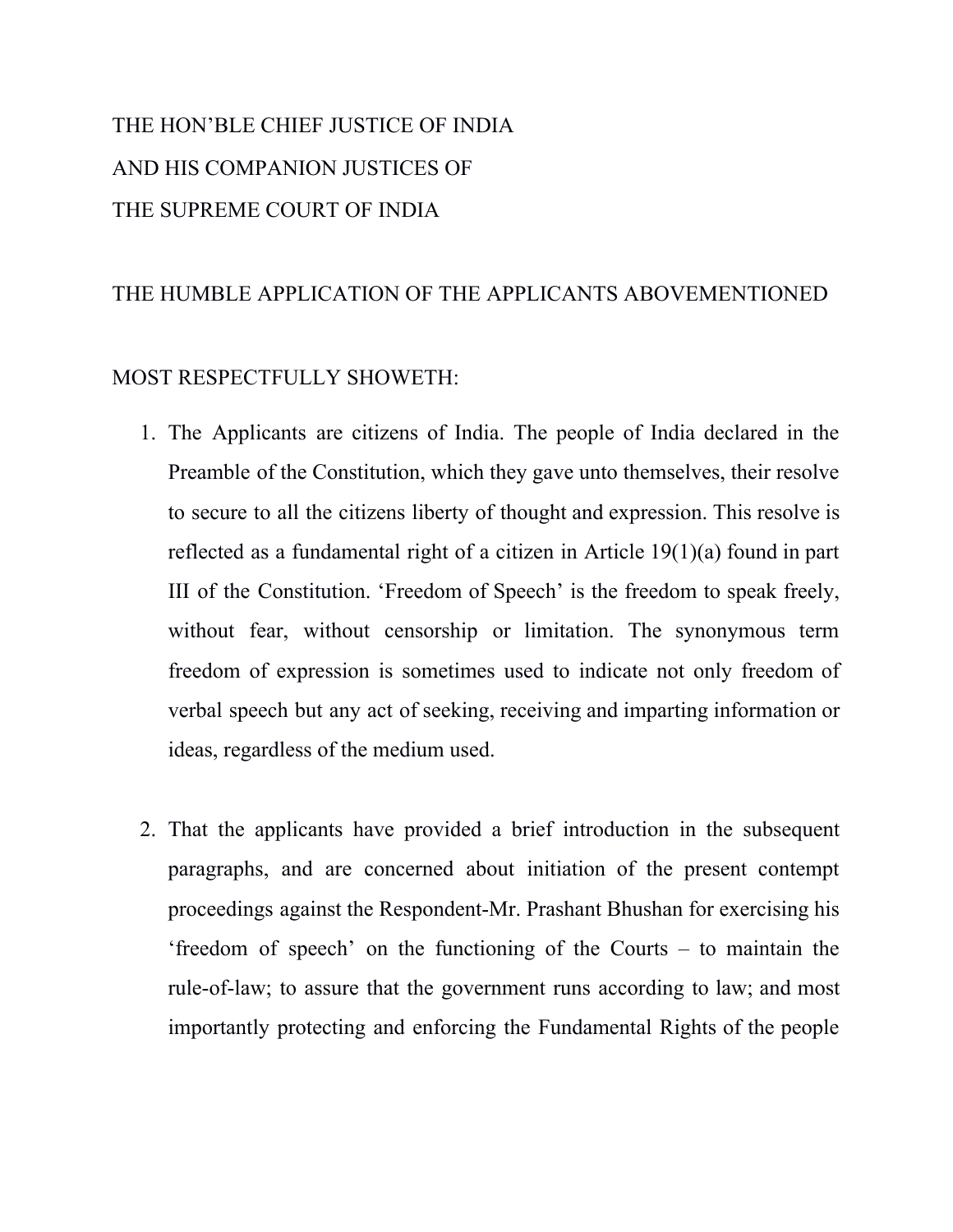guaranteed under our Constitution. Introductions of the applicants are as following:

### *\*\*\*\*\*\*The relevant details of the applicants may be retained here, and modify as per the applicant's list herein\*\*\*\*\*\**

i. Aruna Roy is a social  $&$  democratic activist. She was a part of the Indian Administrative Services from 1968 to 1975. She resigned to work directly with people not merely for their rights to access services, but to claim the constitutional rights of equality and justice. Led by Aruna Roy in 1987, after two intense local struggles for land and minimum wages, the workers and peasants formed the Mazdoor Kisan Shakti Sangathan in 1990. The MKSS and its collective campaigning helped ensure the passage of the Right to Information (RTI) Law and National Rural Employment Guarantee Act (NREGA, now MGNREGA) by the Indian Parliament in 2005. From 2004 – 2006, she was a member of the National Advisory Council (NAC), set up by the UPA Government, chaired by Sonia Gandhi. She joined the second NAC set up in 2010, as a member from 2010-2013. Apart from her involvement with campaigns for the rights to information and work she has spoken out against attacks on religious minorities and the right to free speech and expression. She was a member of the 'Concerned Citizens Tribunal', which investigated the organized violence and killing of innocent people in the state of Gujarat, India in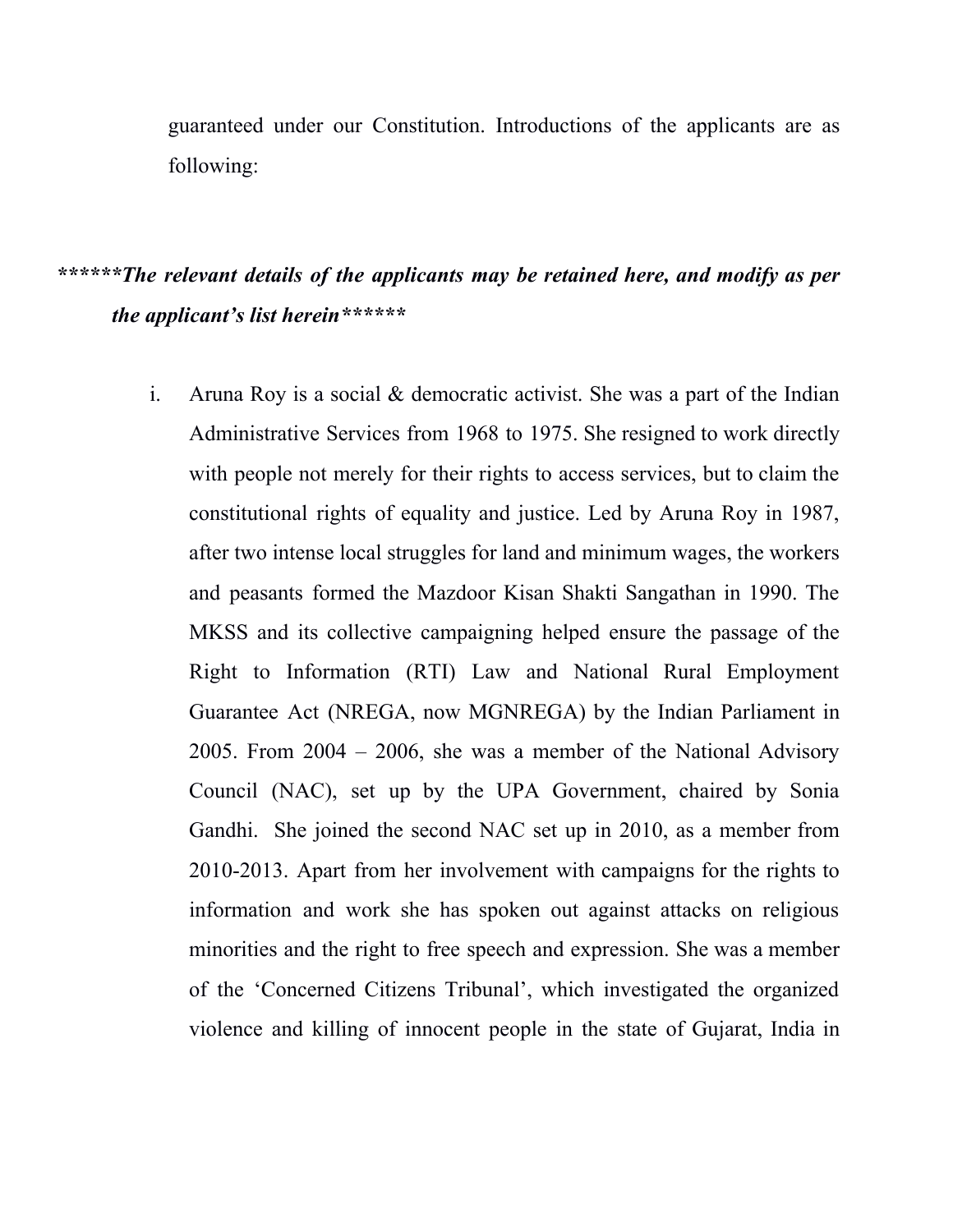2002. She has published extensively on the rights to information, right to work, civil liberties, minority rights, free speech and the right to dissent.

- ii. Wajahat Habibullah was the chairperson of the National Commission for Minorities. He held the position of the first Chief Information Commissioner of India. He was an officer of the Indian Administrative Service (IAS) from 1968 until his retirement in September 2005. He was also Secretary to the Government of India in the Ministry of Panchayati Raj and Textiles and Consumer Affairs. He was appointed as a member of the World Bank's Info Appeals Board in July 2010. He was a Member of Advisory Council, Brookings Doha Center, International Advisory Council, Doha, Qatar, Member, Advisory Council, USIP Education and Training Center, Washington DC. Chairman, Board of Governors, National Institute of Technology, Srinagar(J&K). He is the recipient of Rajiv Gandhi Award for Excellence in Secularism-1994, Gold Medal for Distinguished Service; Governor of Jammu & Kashmir-1996 and Lala Ram Mohan History Award; Delhi University-1967.
- iii. Arundhati Roy is the author of two novels The Ministry of Utmost Happiness and The God of Small Things which won The Booker Prize in 1997. She has written several books of collected non-fiction.
- iv. Dr. Harsh Mander is human rights and peace worker, author, columnist, researcher and teacher. He works with survivors of mass violence, hunger, homeless persons and street children. He is the Director, Centre for Equity Studies, and founder of the campaigns Aman Biradari, for secularism,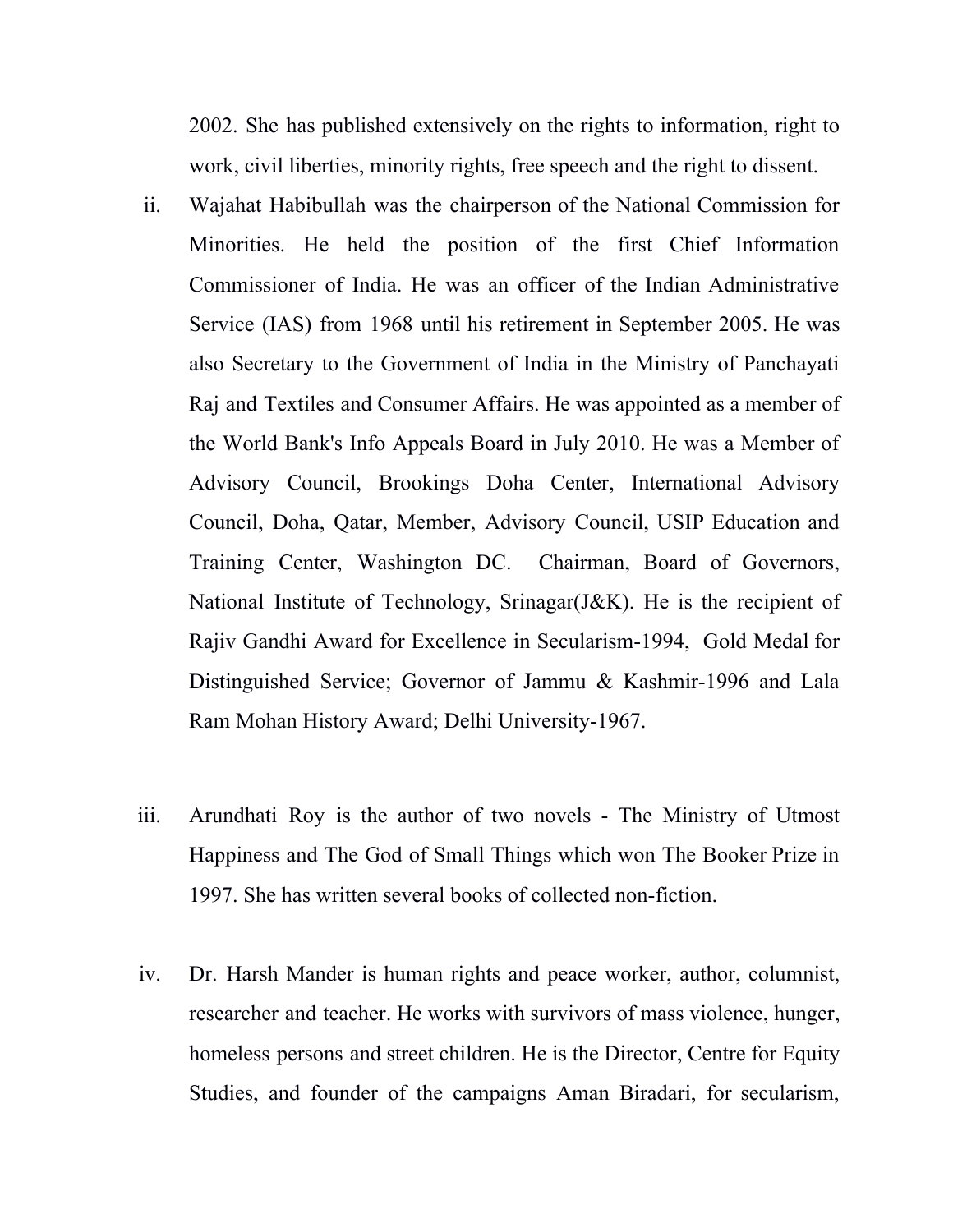peace and justice; Nyayagrah, for legal justice and reconciliation for the survivors of communal violence; Dil Se, for street children, and 'Hausla' for urban homeless people, for homeless shelters, recovery shelters and street medicine. He was Special Commissioner to the Supreme Court of India in the Right to Food case for twelve years from 2005-17. He is Special Monitor of the statutory National Human Rights Commission for Minority Rights. He convenes and edits the annual India Exclusion Report. He worked formerly in the Indian Administrative Service in Madhya Pradesh and Chhatisgarh for almost two decades. Among his awards are the Rajiv Gandhi National Sadbhavana Award for peace work, the M.A. Thomas National Human Rights Award 2002, the South Asian Minority Lawyers Harmony Award 2012 and the Chisthi Harmony Award 2012.

v. Jayati Ghosh is Professor of Economics at Jawaharlal Nehru University, New Delhi. Her research interests include globalisation, international trade and finance, employment patterns, macroeconomic policy, gender issues, poverty and inequality. She has authored and/or edited a dozen books and more than 180 scholarly articles, most recently *Demonetisation Decoded: A critique of India's monetary experiment* (with CP Chandrasekhar and Prabhat Patnaik, Routledge 2017), the *Elgar Handbook of Alternative Theories of Economic Development* (co-edited with Erik Reinert and Rainer Kattel, Edward Elgar 2016) and *India and the International Economy*, (Oxford University Press 2015). Her research output has been recognised through several national and international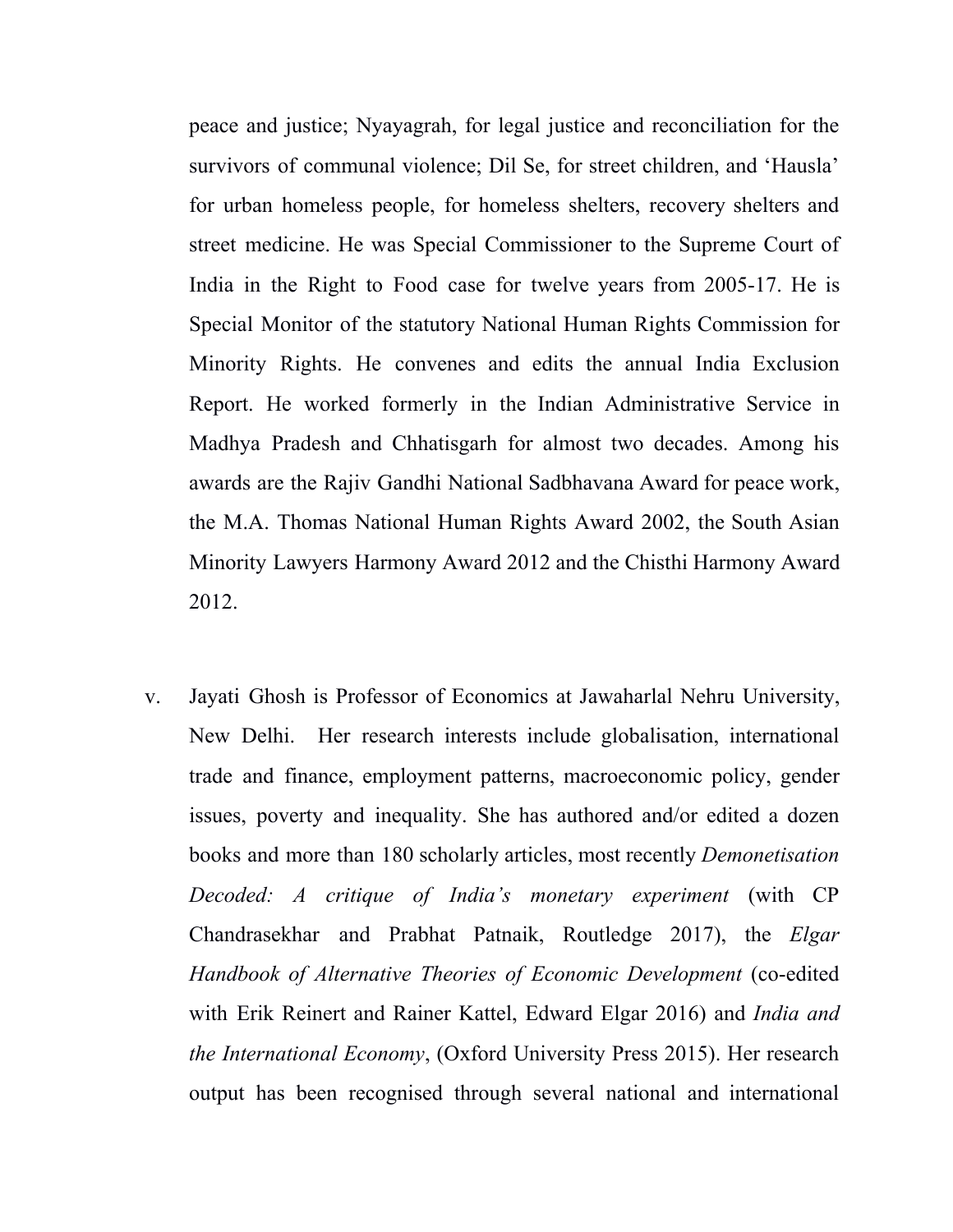prizes, including the M. Adisheshaiah Award for distinguished contributions to the social sciences in India in 2015; the International Labour Organisation's Decent Work Research Prize for 2010; the NordSud Prize for Social Sciences 2010 of the Fondazione Pescarabruzzo, Italy; and the Ava Maiti Award and the Satyendranath Sen Prize from the Asiatic Society, Kolkata. She has advised governments in India and other countries at different levels. She was the Chairperson of the Andhra Pradesh Commission on Farmers' Welfare in 2004, and Member of the National Knowledge Commission reporting to the Prime Minister of India (2005-09). She has consulted for several international organisations including ILO, UNDP, UNCTAD, UN-DESA, UNRISD and UN Women. She writes regularly for popular media like newspapers, journals and blogs.

vi. Prabhat Patnaik is currently Professor Emeritus at the Jawaharlal Nehru University where he held the Sukhamoy Chakravarty Chair at the Centre for Economic Studies and Planning at the time of his retirement. Earlier he was a member of the Faculty of Economics and Politics of the University of Cambridge and a Fellow of Clare College, He holds a D.Phil in Economics from the University of Oxford, having joined Balliol College and later Nuffield College as a Rhodes Scholar. He has an Honorary Doctorate from the University of London (School of Oriental and African Studies). He was the Vice-Chairman of the Kerala State Planning Board between 2006 and 2011 and a member of the interactive panel of experts set up by the President of the UN General Assembly after the economic crisis of 2008. He is the author of several books and articles in Economics.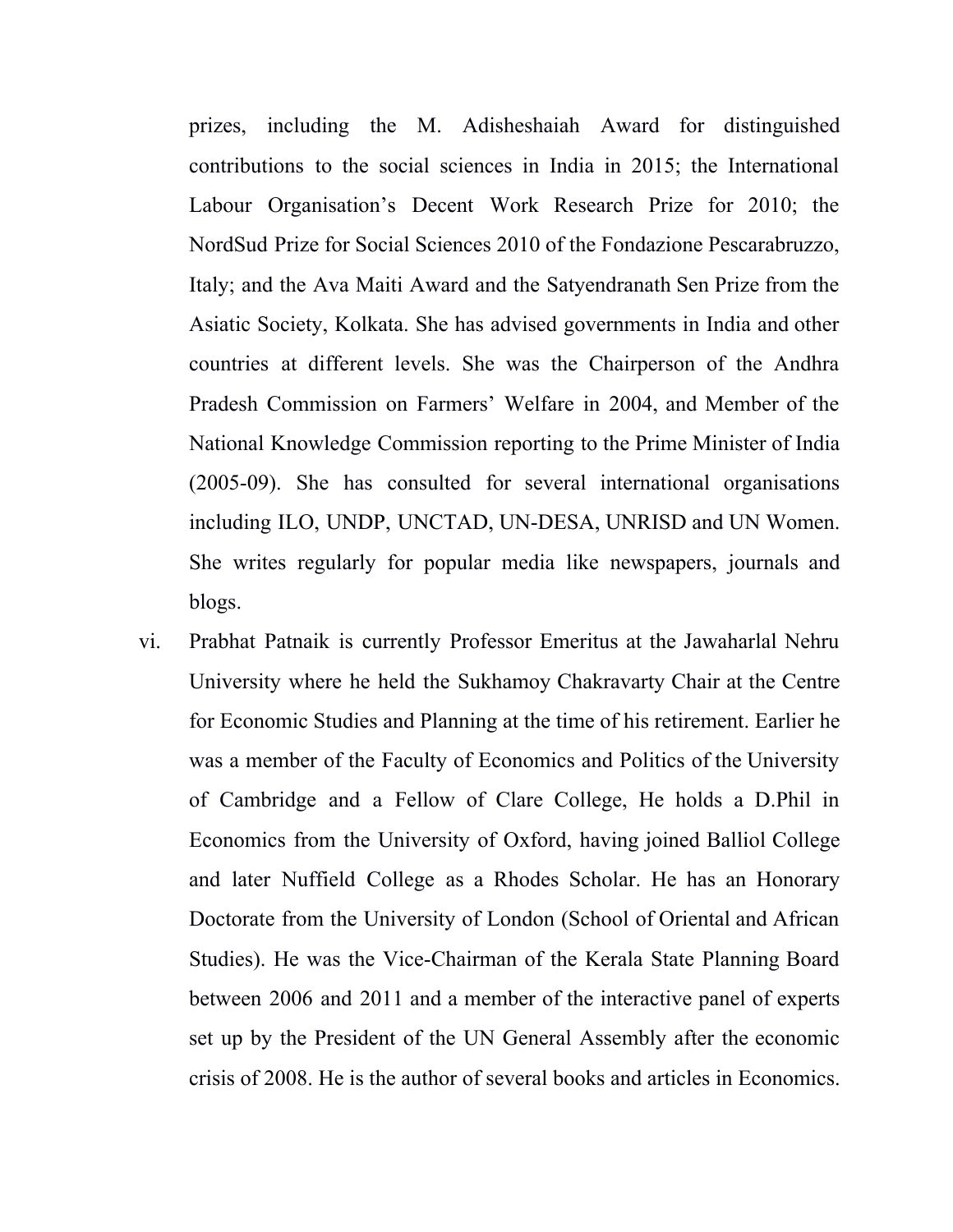vii. Indu Prakash Singh is a human rights defender, poet, author, a feminist and a PRA/ PLA practitioner / facilitator and is currently Consultant with large number of development-organizations. He was recently made a member of the Monitoring Committee for Progress of Shelter for Urban Homeless in Delhi. In 2010 he and his team in IGSSS had a National CityMakers Caravan (nCMc) that travelled most of India demanding more shelters for the homeless (that time W P (C) 196 of 2001 was active in the Supreme Court of India, and had orders for shelters across the country) and also preparing everyone to ensure that Census enumerates the homeless to their exact numbers. Indu has been a leading voice in the country on issues of urban homelessness. Indu is also one of the Petitioners in the W.P. (C) 572/ 2003 in the Supreme Court of India, on the issue of homelessness. Indu also assisted the Hon'ble High Court of Delhi in its suo moto matter, W P (C) 29 / 2010 (which came about due to the advocacy done by the network, Shahri Adhikar Manch: Begharon Ke Saath (SAM:BKS) of which he too was one of the Executive Committee Members) by filing relevant affidavits and redressing the situation for the homeless. He is also the Facilitator, CityMakers Mission International. He has worked in the social sector, on range of issues: Children, Youth, Women, Destitute, Chemical Dependents, Elderly, health: leprosy/ TB/ HIV-AIDS/ Mental Health/ Community Health, rural and urban deprivations/ human rights violations, environment & biodiversity, food security for over 30 years.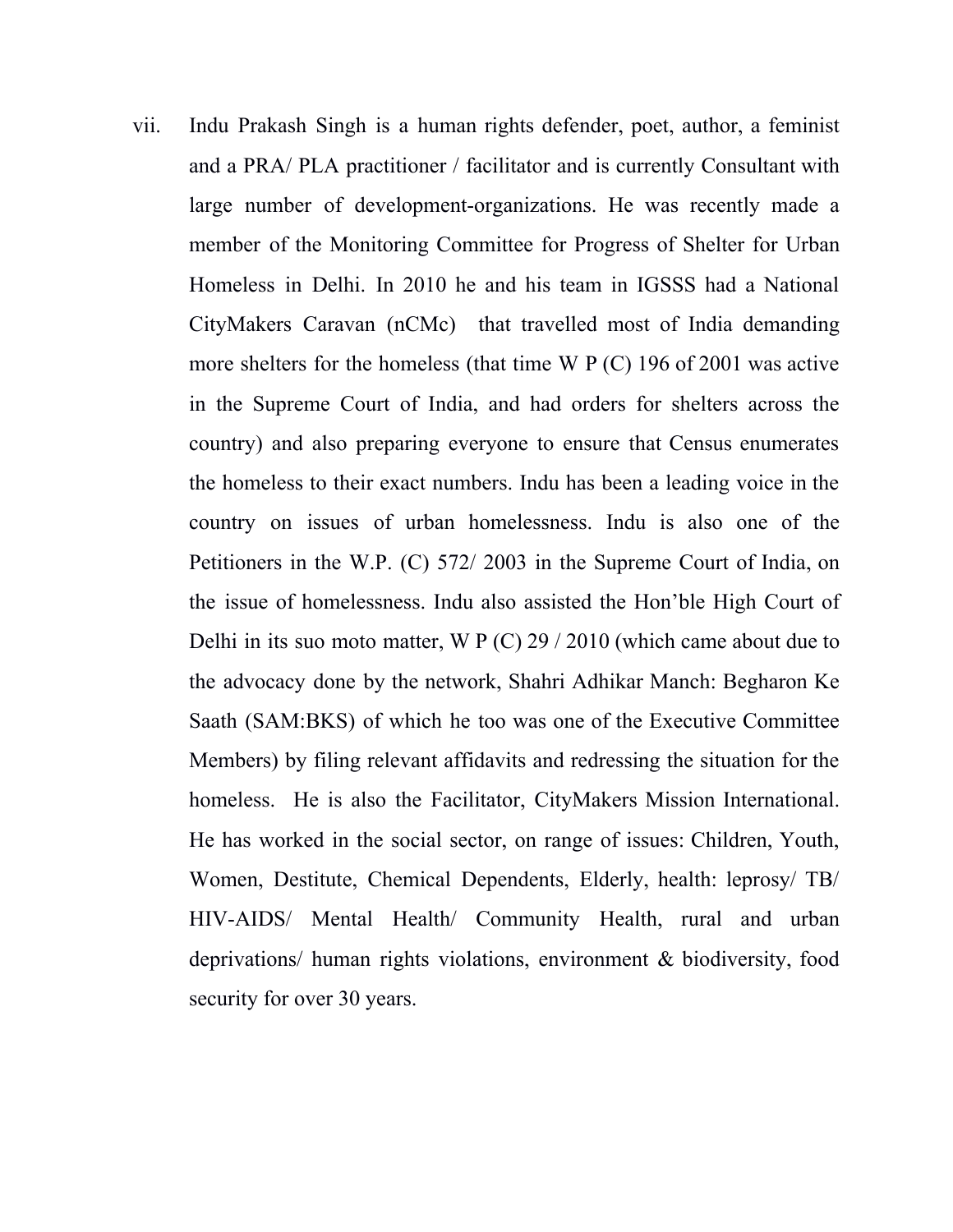- viii. Shailesh Gandhi is a first-generation entrepreneur and a Distinguished Alumnus awardee of IIT Bombay. Shailesh was part of the National RTI movement which was involved in drafting the National Act. He was convener of the National Campaign for People's Right To Information (NCPRI). The only RTI activist to have been chosen as a Central Information Commissioner, he disposed a record of over 20000 cases in 3 years and 9 months, ensuring most cases were decided in less than 90 days. He gave many landmark decisions on RTI, apart from organizing the first digital paper-less office in the Commission. He is passionately pursuing the cause of evolving ways for a time bound justice delivery system, and improving governance systems apart from conducting RTI workshops and advocating active citizenship. He has published a book: RTI Act- authentic interpretation of the Statute and a paper critiquing Supreme Court judgment on RTI.
	- ix. Bezwada Wilson is an Indian activist and one of the founders and National Convenor of the Safai Karmachari Andolan (SKA), an Indian human rights organization that has been campaigning for the eradication of manual scavenging, the construction, operation and employment of manual scavengers which has been illegal in India since 1993. His work at SKA, a community-driven movement, has been recognized by the Ashoka Foundation which has nominated him a Senior Fellow. On 27 July 2016, he was honoured with the Ramon Magsaysay Award. In 1994, Bezwada helped found Safai Karmachari Andolan (SKA) along with S. R. Sankaran and Paul Diwakar. SKA's goal is to end the practice of manual scavenging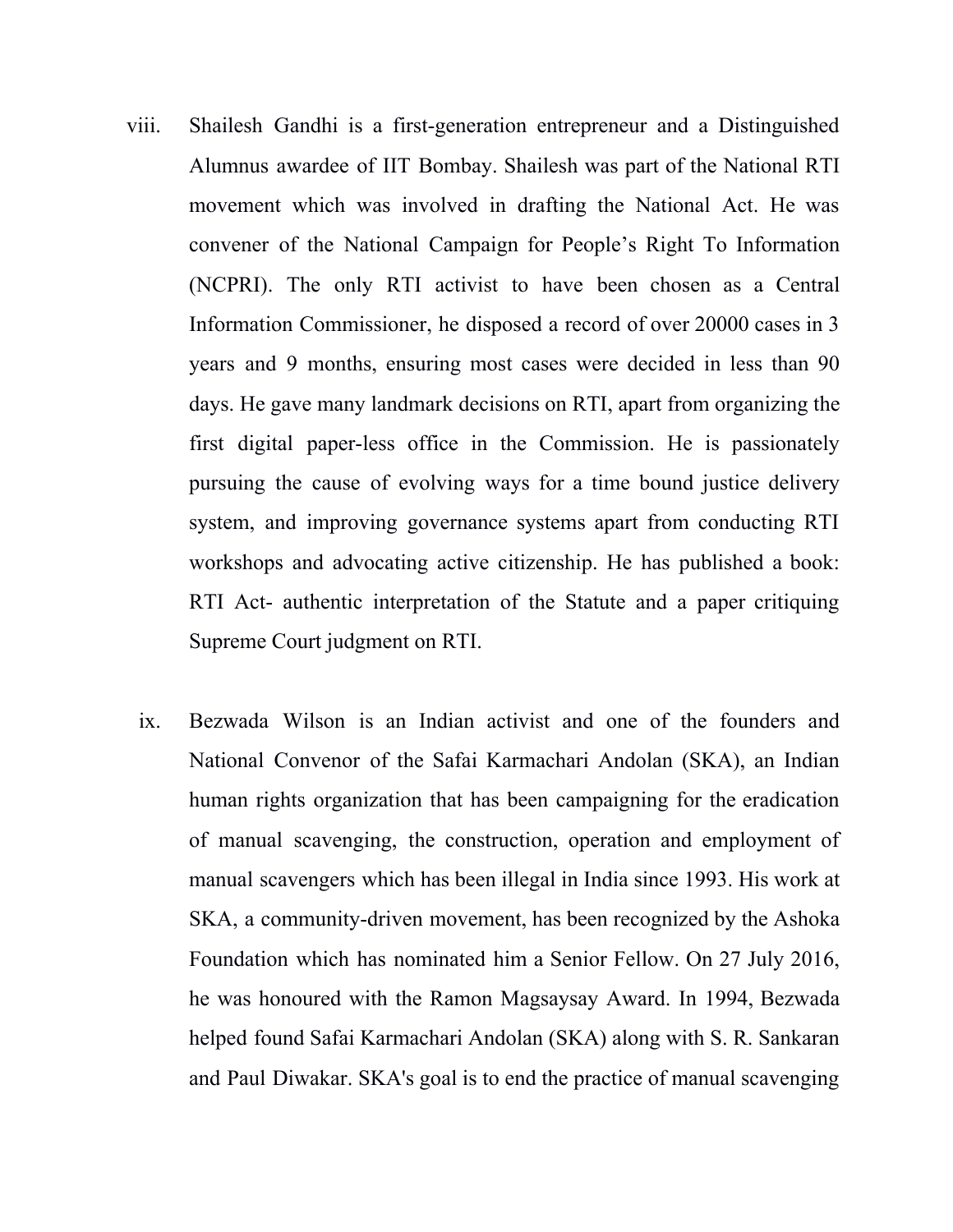and help those engaged in it find dignified work. In 2003 Bezwada and four other team members moved to Delhi to launch the Safai Karmachari Andolan nationwide. In 2003, Bezwada and the SKA initiated the filing of a PIL in the Supreme Court of India. SKA and 18 other civil society organizations, manual scavengers and individuals signed the affidavit as litigants naming all states and government departments of Railways, Defence, Judiciary and Education as violators of the Manual Scavenging Prohibition Act.The PIL was a major step in the efforts to abolish manual scavenging. All the states and central ministries were forced to address the issue of manual scavenging. The Planning Commission of India constituted a sub-group on safai karmacharis with Bezwada as its convenor.

x. Nikhil Dey is a social activist. He, along with many others helped found the Mazdoor Kisan Shakti Sangathan (MKSS). Since 1990, he has been a full-time worker of the MKSS, and has been involved in struggles of the poor for justice, including grass root struggles for land and the payment of minimum wages. He has been a founding member of people's platforms like National Campaign for People's Right to Information (NCPRI), and the Soochana Evam Rozgaar Adhikar Abhiyan (SR Abhiyan) who put together "peoples drafts" of the Right to Information and Employment Guarantee Bills, and have consistently worked for their effective implementation. Nikhil Dey is also part of the effort by peoples movements to build institutions of participatory democracy. He has been integrally involved in large state wide campaigns for peoples monitoring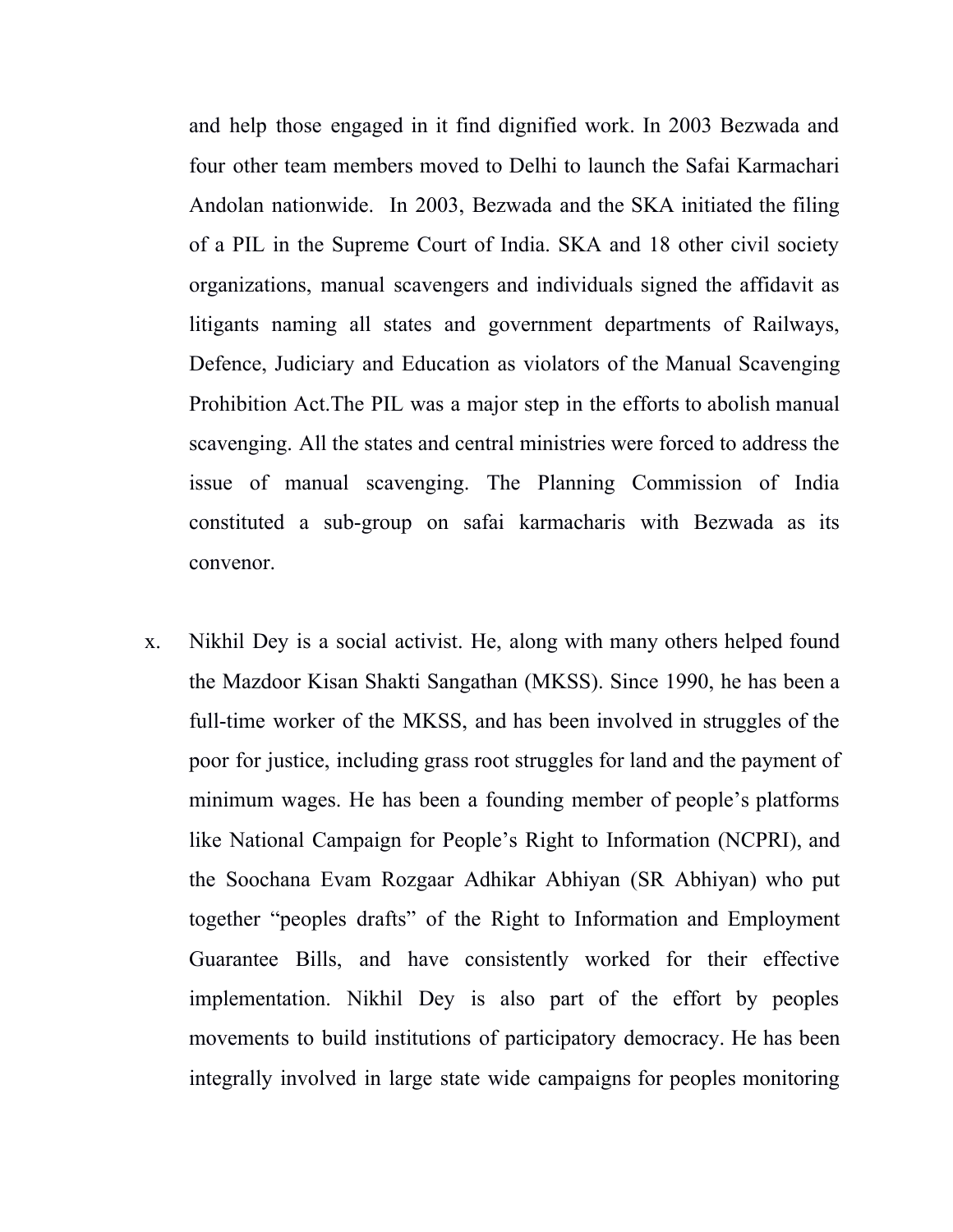of education (Shiksha Ka Sawaal) in Rajasthan in 2016, and the SR Abhiyan is currently planning a Swasthya Ka Sawaal Campaign in Rajasthan. To make progress in the journey from transparency to accountability, the MKSS and SR Abhiyan are currently in the midst of a campaign for the enactment of a "social accountability" legislation at the State and National level. He has been a member of the Central Employment Guarantee Council (CEGC) and of the State Employment Guarantee Council of Rajasthan. He is a Co-convener of the NCPRI, and is currently a member of the Rajasthan State Audit Advisory Board. He was a member of the Steering Committee of the Multilateral Open Government Partnership (OGP) from 2011 to 2014. He is currently an OGP Envoy.

### **The applicants herein make following submissions regarding the two tweets by Mr. Prashant Bhushan and its context, which are the subject matter in issue:**

3. That the applicants are concerned about the initiation of the present contempt proceedings against the respondent - Mr. Prashant Bhushan for exercising his 'freedom of speech', without fear, without censorship in raising issues pertaining to the restricted access to justice, denying the same for many of the disadvantaged and underprivileged sections of our society, owing to the Covid-19 pandemic situation. Mr. Bhushan has been a relentless crusader for the rights of the weakest sections of our society and has spent his career in pro bono legal service to those who do not have ready access to justice. He has fought cases in this Hon'ble Court on issues ranging from environmental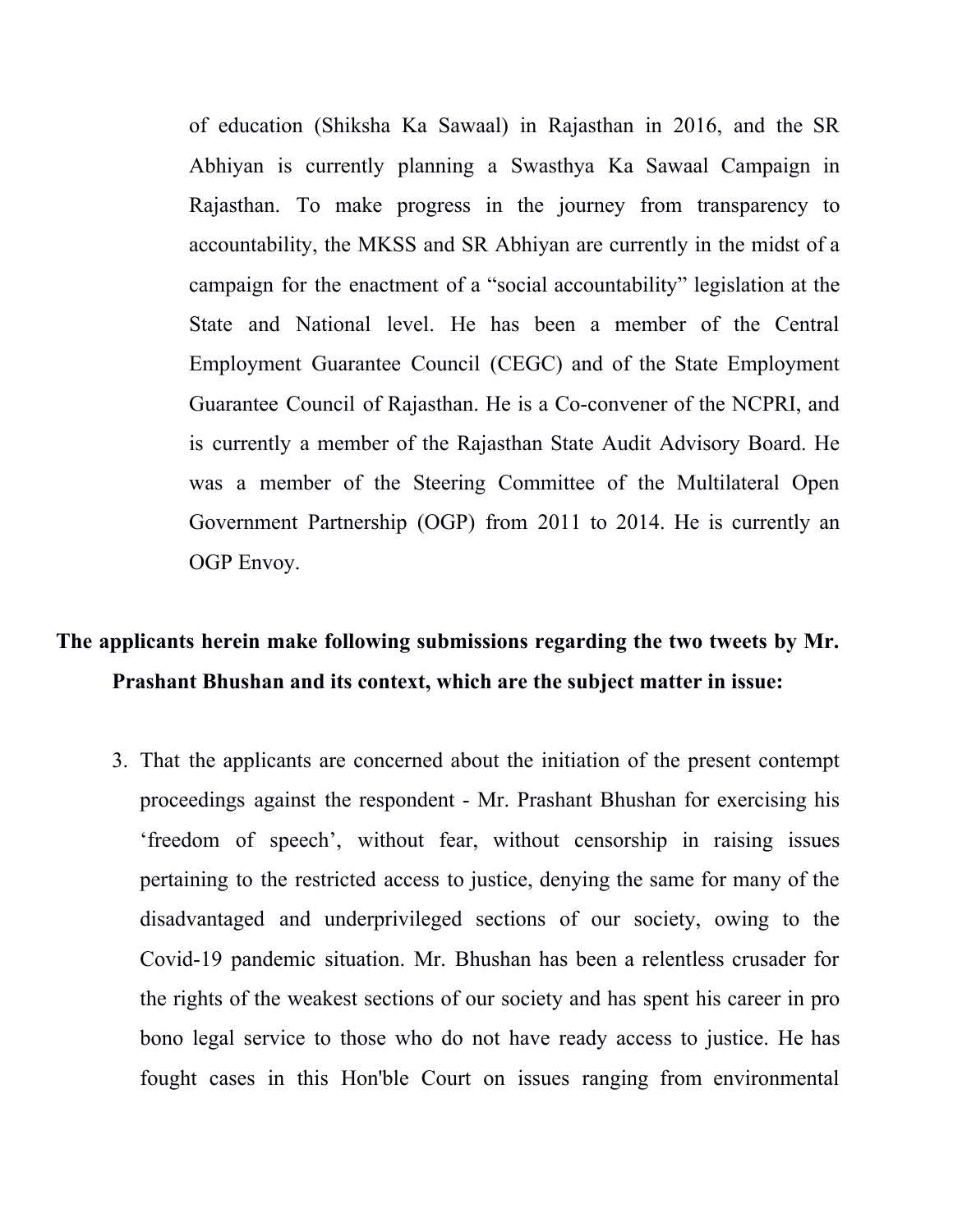protection, human rights, civil liberties, corruption in high places and has been an outspoken champion for judicial accountability and reforms, especially in the higher judiciary. It appears that the initiation of present contempt proceedings is an assault on the freedom of speech and expression of the citizen of this country, and an attempt to stifle this right by the power of contempt.

The order of this Hon'ble Court dated 22.07.2020, issuing notice on the Suo Motu Contempt proceedings to the Attorney General for India and to Mr. Prashant Bhushan is annexed as **Annexure \_\_\_\_\_\_\_at Page \_\_\_\_\_\_\_to**

4. That the two tweets are as stated below:

**\_\_\_\_\_\_\_.**

- i. dated 29.06.2020 "*CJI rides a 50 Lakh motorcycle belonging to a BJP leader at Raj Bhavan Nagpur, without a mask or helmet, at a time when he keeps the SC in Lockdown mode denying citizens their fundamental right to access Justice!*"; and
- ii. dated 27.06.2020 "*When historians in future look back at the last 6 years to see how democracy has been destroyed in India even without a formal Emergency, they will particularly mark the role of the Supreme Court in this destruction, & more particularly the role of the last 4 CJIs*"
- 5. Furthermore, that these tweets are currently being withheld by Twitter Inc. an intermediary social media platform, even without any formal order to that extent by this Hon'ble Court after its initial hearing of the instant petition on 22.07.2020.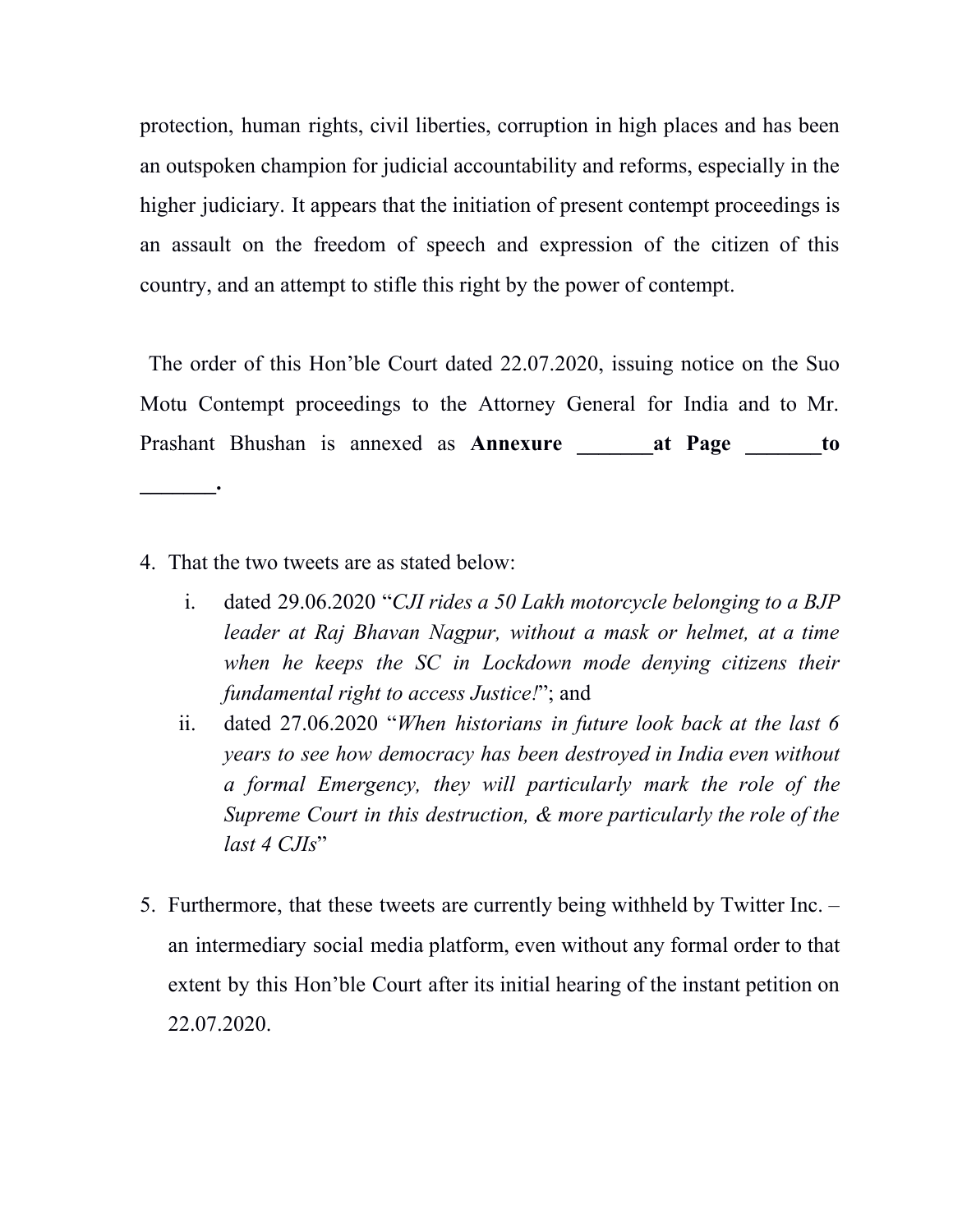6. That in the past few years, serious questions have been raised about the reluctance of this Hon'ble Court to play its constitutionally mandated role as a check on governmental excesses and violations of fundamental rights of people by the state. These questions have been raised by all sections of society- media, academics, civil society organizations, members of the legal fraternity and even by sitting and retired judges of this Hon'ble Court itself. It is most pertinent to reproduce the observations made by the Hon'ble Justice Untwala, former Judge of this Hon'ble Court, in *Union of India vs. Sankalchand Himatlal Sheth* reported in (1977) 4 SCC 193*,* regarding the functioning of our Judiciary as:

"*129. In a democratic set-up of our country, as enshrined in the Constitution, the judiciary, in one sense is not a structure of a very big magnitude, but surely it is like a watching tower above all the big structures of the other limbs of State. From the top of its respective towers, the highest judiciary either be it in the State or in the Centre keeps a watch like a sentinel on the functions of the other limbs of the State as to whether they are working in accordance with the law and the Constitution, the Constitution being supreme. History of the world in some countries is not wanting in examples to illustrate and indicate that those wishing to deviate from democracy do not always like and relish the watching of their actions by the sentinels; calculated and designed attempts were made to erode the structure of the tower bit by bit. There have been and may be several methods to do so. One of them may be, if there is any truth in it, to transfer Judges who do not toe the line of the Government in power or fall in the current of their philosophy. How dangerous will it be to permit such a thing by granting of a bald and unbridled power to the Central Government to achieve such an object? I may add that the safety valve of the ef ective consultation with the Chief Justice of India may not prove to be suf iciently ef ective to*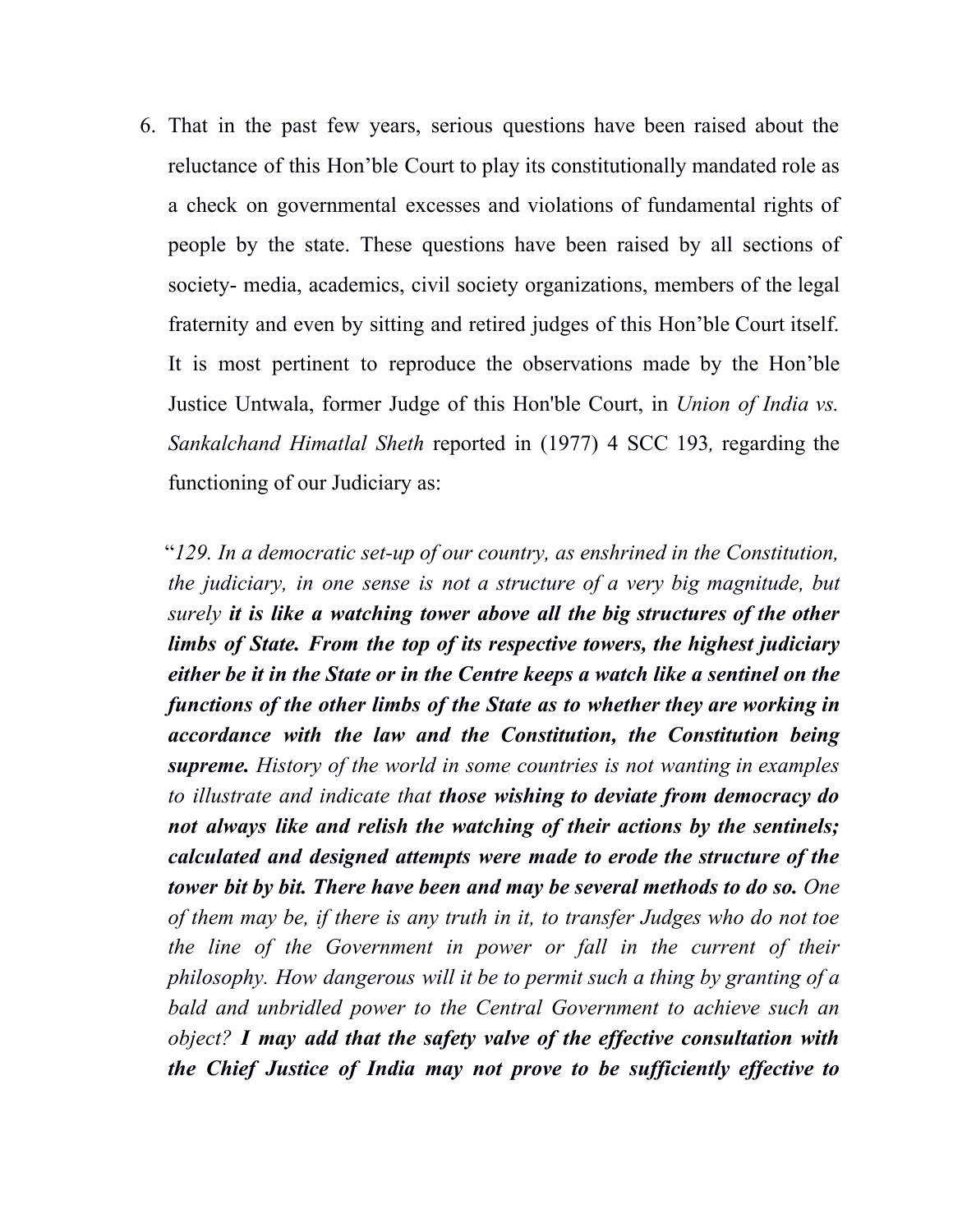### *check up this tendency of the executive. There may be several methods of setting at naught the check of the safety valve. It needs no elaboration.*"

- 7. That the statements made by the respondent in his tweets are to be considered as an honest opinion in light of the given circumstances, and many including the applicants reflect the views made by the respondent, and urge this Hon'ble Court to consider such criticism as a way to revisit and restore the credibility in the higher Judiciary. Most recently, the incident of this Hon'ble Court's reluctance to intervene in a timely manner to avert the crisis of many migrant workers during the lockdown came under intense public scrutiny. Concerns have also been raised regarding the decision of this Hon'ble Court to not restart physical hearings, even in a limited manner, despite passage of five months since the onset of the COVID pandemic.
- 8. That this Hon'ble Court as an institution, rightly compared to a watching tower above all the big structures of our democratic society, must be open to public discussion without the fear of retribution or action of criminal contempt. The most distinguished lawyer David Pannick, Queen's Counsel, leading barrister in the United Kingdom had aptly commented on contempt law, in *Judges, 1987,* as "*In the absence of an allegation of bias, or other improper motive, the of ence of scandalizing the judiciary is obsolete in England*". Consequently, on 10.12.2012, the House of Lords has abolished this offence of contempt by way of an amendment to the Crime and Courts Bill, and accepted by the House of Commons on 31.01.2013, which now forms section 33 of the Contempt and Courts Act 2013.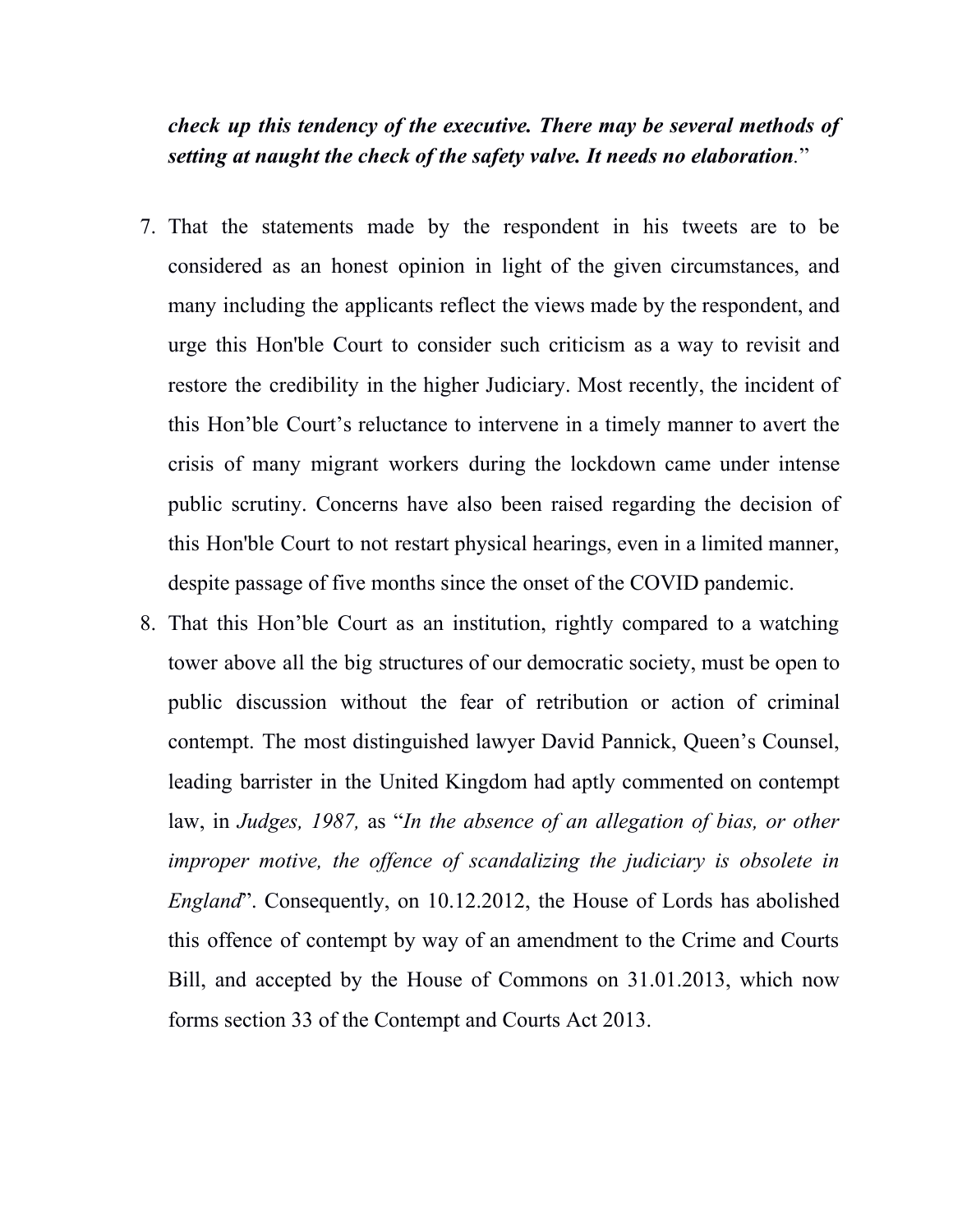- 9. However, we are still following the law of contempt based on the English law, which is now obsolete and regarded as outdated. Similarly, this offence has been circumscribed and made redundant in most functioning democracies. In the landmark U.S. Supreme Court judgement in New York Times v. L.B. Sullivan 11 L'ed (2nd) 686, with respect to contempt of court and the freedom of speech and expression it was held: "*Injury to official reputation af ords no more warrant for repressing speech that would otherwise be free than does factual error. Where judicial of icers are involved, this Court has held that concern for the dignity and reputation of the courts does not justify the punishment as criminal contempt of criticism of the judge or his decision. This is true even though the utterance contains "half-truth" and misinformation*".
- 10.That even in our country, India, the principle that criticism of the judiciary should not be stifled by the indiscriminate use of the power of contempt has been recognized by this Hon'ble Court as well as by academics and advocates of repute, such as the late Senior Advocate Shri Vinod A. Bobde, who in *Scandals and Scandalising*, (2003) 8 SCC Jour 32, stated that "*We cannot countenance a situation where citizens live in fear of the Court's arbitrary power to punish for contempt for words of criticism on the conduct of judges, in or out of court."*
- 11.That the initiation of contempt proceedings against the respondent Mr. Bhushan who had articulated some of these concerns in his tweets, appears to be an attempt at stifling such criticism, not just by the respondent but by